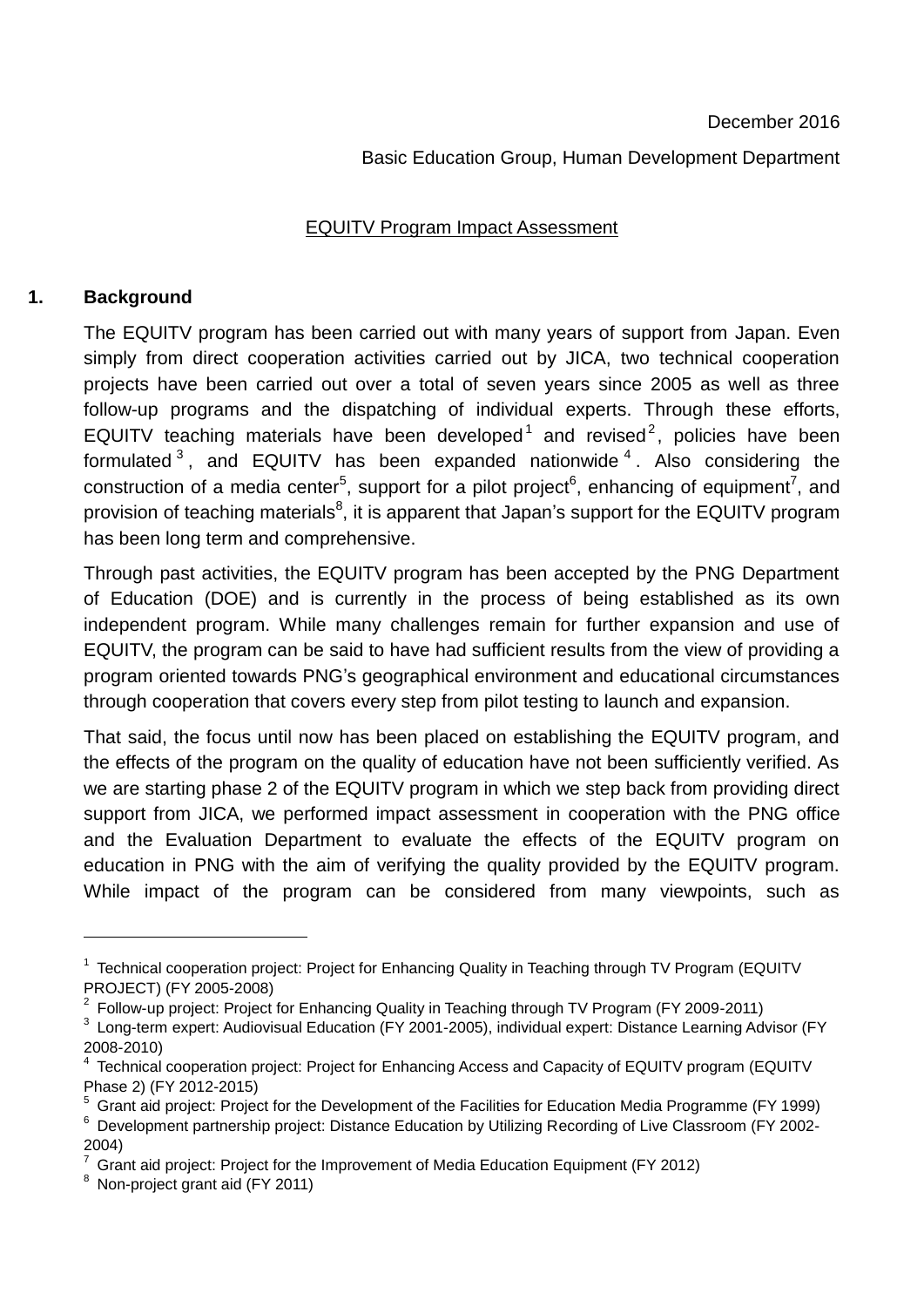strengthening of the PNG DOE capabilities and quality improvement in teachers, we limited the present assessment to verification of the effects on student learning.

## **2. Purpose**

1

To verify the effects of implementing the program on students' learning.

# **3. Data set and method of analysis** (see details in the appendix)

We verified how the effects on student learning varied with differences in implementation, frequency, and number of years of the EQUITV program based on the PNG DOE's national examination data for each school and student and monitoring data for each school concerning the implementation status of the program collected in EQUITV2.

Nationwide data from the final examinations for grade eight students for basic academic school collected annually by the DOE was used as the national exam data. As the EQUITV program is focused on math and science and is taught in English, analysis was performed on math, "combined subject" (comprehensive subject that is 30% science and the remainder social studies and includes various constituents), and English (with a total of 50 points maximum). Those results were combined with monitoring data on EQUITV program usage and frequency of use collected by relevant provinces through interviews with school inspectors and so on to create a data set.

Although data was obtained from almost all schools in provinces implementing the project, this assessment was limited to analysis of the East Sepik Province and the New Ireland Province that had a certain number of schools that had used the EQUITV program for three years and had four years of test results, in order to analyze the effects of use of the program over time.

Utilizing the benefit of being able to use data for four years from the same school, we analyzed each subject after the EQUITV program was used for one, two, or three years. In addition to whether or not the program was used, we also analyzed the data by frequency of use per year<sup>9</sup>. When performing analysis, a school-level fixed-effect model was used to control factors for the level of schools that did not change over time.

# **4. Data analysis** (see details in the appendix)

When we performed analysis, we saw the following trends.

 $^9$  Three patterns of EQUITV use were compared: (1) Used (at least a little) versus not used even once, (2) used at least three months a year versus not used even once, and (3) used at least six months a year versus not used even once.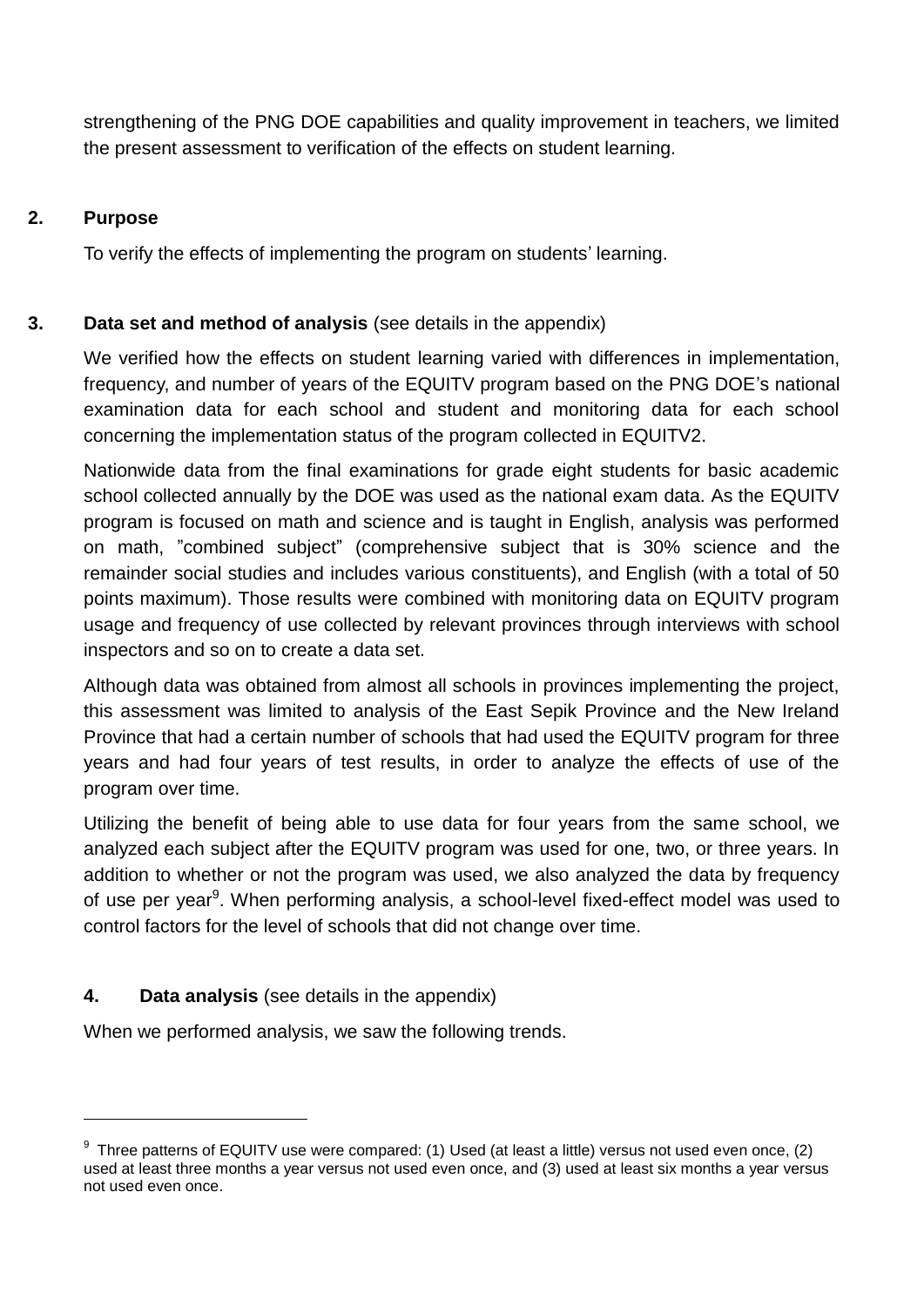- (1) For all subjects and frequencies of use, student exam scores increased only when the EQUITV program was used continuously for three years (90% level of statistical significance for math and 95% for the other subjects).
- (2) For all subjects, exam scores tended to increase with increasing frequency of use of EQUITV in a year.

Underlying the above trends may be the following three points that were suggested based on reports from technical cooperation project experts working on the EQUITV program and the results of various types of on-site observation, for example.

- (A) The reason for the tendency of schools that implemented the EQUITV program for three full years to have higher student exam scores may be that improved teaching methods by teachers from using the EQUITV program may have led to better understanding of the learning content by students. As specified in the Terminal Evaluation Report, the EQUITV program model lessons acted as opportunities for teachers who had not mastered basic teaching methods (e.g. method of asking questions, of using group work, or of having students give presentations) to see and learn how to hold and teach classes, even if only by watching another's example. Also, after becoming accustomed to the model class format, some teachers would add their own explanations for their lessons partway through model lessons or occasionally mute the video and explain the lesson themselves. In schools that used the DVDs, teachers would pause the DVD before the student in the model lesson answered a question from the teacher and have his or her own students answer the question. These improvements in the teaching methods of the teachers may have led to a better understanding of the learning material by students.
- (B) The reason for the tendency of student exam scores to increase with increasing frequency of use of the EQUITV program each year may have been that, even in classes with teachers who do not have sufficient knowledge of the subject material, more lessons without mistakes in content were being held through use of the EQUITV program. In addition, as frequency of use increased, improvement in the teaching methods of teachers may have started to affect the quality of student learning, similar to (A). Moreover, as students frequently had lessons using the EQUITV program and watched students in the model lessons, they may have become accustomed to lessons that include activities like questioning from the teacher, group work, and presentations, leading to an increase in their understanding of the learning materials in the lessons.
- (C) Combined subject that was one of the subjects being analyzed had only 30% questions about science that was a target of the EQUITV program, and the remaining portion comprised questions about social studies and other subjects. The reason why scores in this type of subject also tended to increase as seen in the present analysis may have been that improvement in the teaching methods of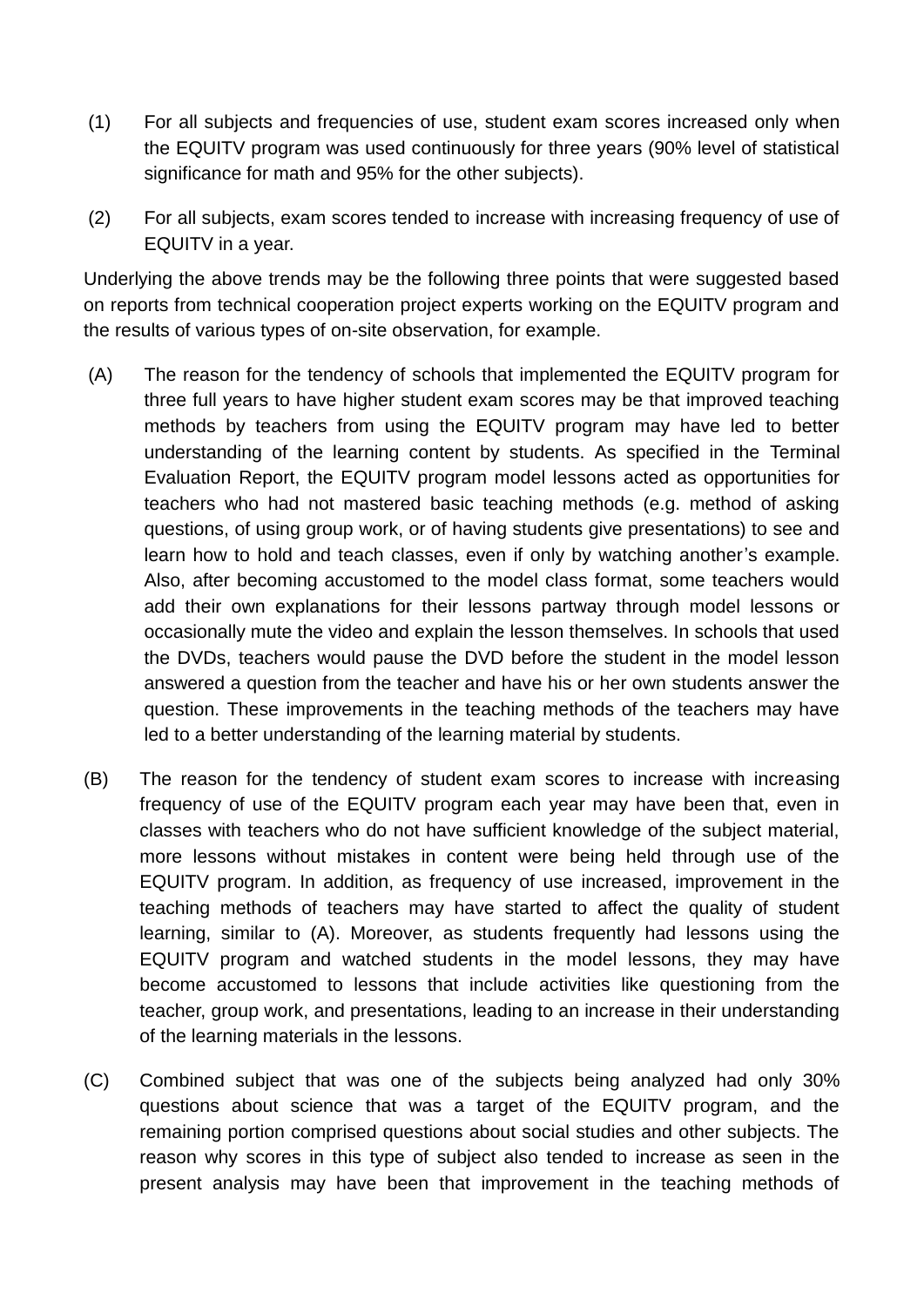teachers from use of the EQUITV program in math and science lessons, as mentioned in (A), had a ripple effect, also improving teaching methods in other subjects or increasing the quality of students learning.

# **5. Conclusions**

The results of analysis in the present assessment suggested that three years' use of the EQUITV program in a school has positive effects on student exam scores that increase with increasing frequency of program use in a year. Due to data limitations, the assessment only analyzed two provinces. However, it may be possible to use the results of analysis as one material that can effectively increase the quality of education of the EQUITV program as it is continued and expanded to other provinces in PNG.

Note that this assessment analyzed grade eight student final exam scores for each year at each school, and therefore did not explicitly analyze the results of students continuing to use the EQUITV program over multiple years. Considering 4. (B), that type of analysis could provide even more useful findings. Furthermore, regarding 4. (C), as the combined subject exam used in analysis in this assessment included questions about subjects other than science, it may be possible to obtain more significant results by analyzing science on its own. These are the challenges we wish to address next.

**Appendix:** Detailed EQUITV Program Impact Assessment Analysis Results

## **References:**

Mihoko Sakai, Hiroshi Nishino (2016) "Papua New Guinea; The Effects of Implementing Distance Classrooms with TV and DVDs on Academic Performance," Compilation of Presentation Abstracts for the 17th National Convention of the Japan Evaluation Society, The Japan Evaluation Society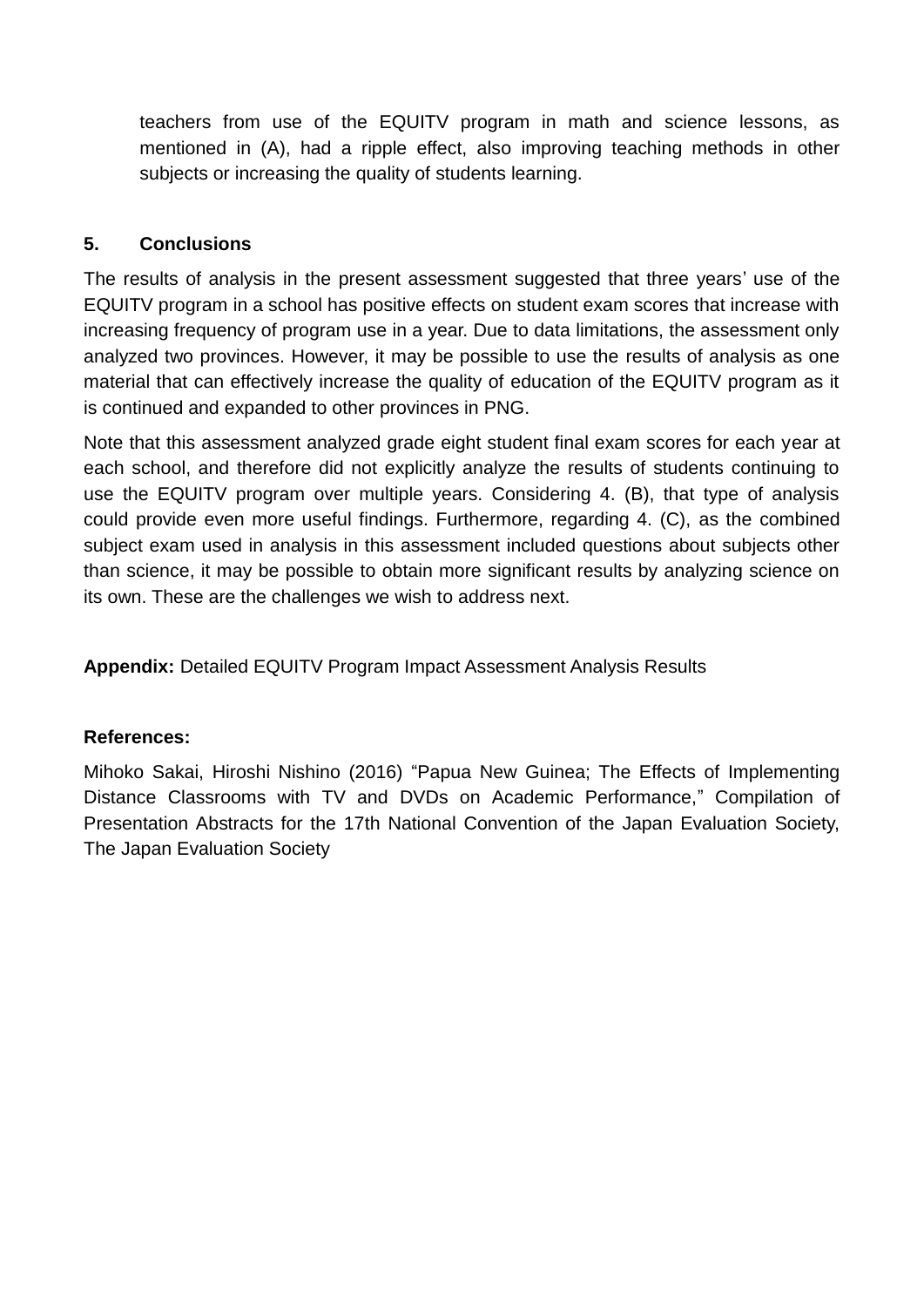## Detailed EQUITV Program Impact Assessment Analysis Results

## 1. Method of analysis

The effects of intervention were estimated with the following estimation formula.

#### Regression equation

 $Y_{iit} = \beta_0 + \beta_1 D_{1, it} + \beta_2 D_{2, it} + \beta_3 D_{3, it} + \beta_4 X_{it} + \beta_5 Z_{i, it} + \mu_i + \tau_t + \nu_p * \tau_t + \varepsilon_{i, it}$ 

#### where

- Outcome (test score of student *i* at school *j* at time *t*: math, English, combined subject)
- $D_{1, it}$  Dummy variable for intervention (1) (1 when the EQUITV program was adopted in year *t*): Effects of one year of use
- $D_{2.it}$  Dummy variable for intervention (2) (1 when the EQUITV program was adopted in year *t*-1): Effects of two years of use
- $D_{3, it}$  Dummy variable for intervention (3) (1 when the EQUITV program was adopted in year *t*-2): Effects of three years of use
- $X_{it}$  School-level characteristics (number of students taking examinations (proxy variable for size of school), squared value of that number)
- $Z_{iit}$  Student-level characteristics (gender, age, square of age)
- $\mu_i$  School-level fixed effect
- $\tau_t$  Dummy variable for year
- $v_p * \tau_t$  Cross term for dummy variable for province and dummy variable for year  $\varepsilon_{ijt}$  Error term
- 2. About the sample $10$

1

## (1) Definition of intervention group and comparison group

|            | Intervention group                       | Comparison group                         |
|------------|------------------------------------------|------------------------------------------|
| Analysis 1 | Students at schools that used the EQUITV | Students at schools that did not use the |
|            | program (at least a little)              | EQUITV program even once                 |
| Analysis 2 | Students at schools that used the EQUITV | Students at schools that did not use the |
|            | program at least three months a year     | EQUITV program even once                 |
| Analysis 3 | Students at schools that used the EQUITV | Students at schools that did not use the |

In accordance with the purpose of the analysis, this analysis was limited to the following samples.

Used only two provinces that had a certain number of schools that had used the EQUITV program for three years and had four years of test score data (the East Sepik Province and the New Ireland Province).

<sup>・</sup> Used only schools that had a certain number (10) students or more.

<sup>・</sup> Used only students between age 14 and 20.

Excluded schools that were using the EQUITV program in 2011.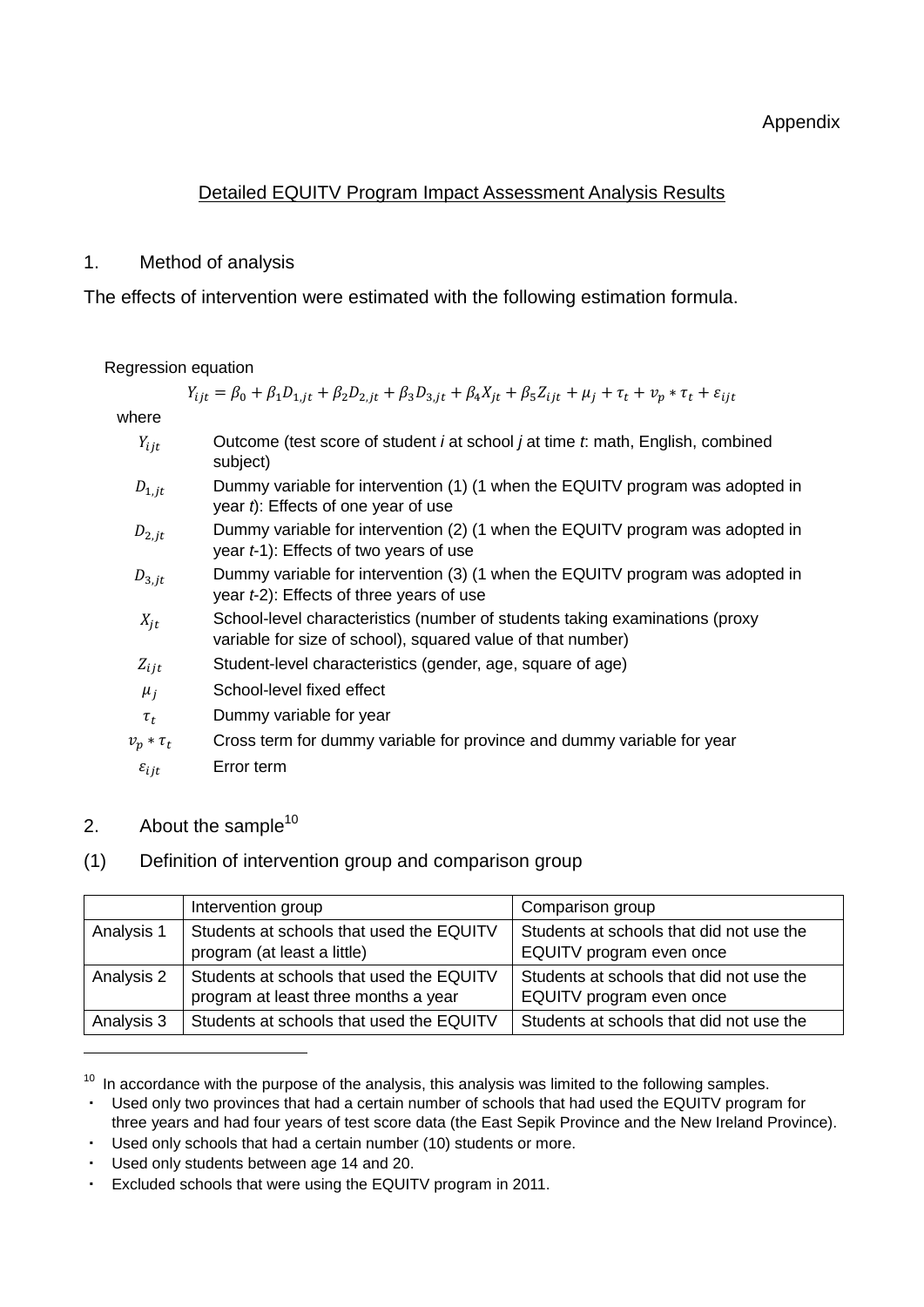|       |                     | Analysis 1            |              |                     | Analysis 2            |        |                     | Analysis 3            |        |
|-------|---------------------|-----------------------|--------------|---------------------|-----------------------|--------|---------------------|-----------------------|--------|
| Year  | Comparison<br>group | Intervention<br>group | <b>Total</b> | Comparison<br>group | Intervention<br>group | Total  | Comparison<br>group | Intervention<br>group | Total  |
| 2011  | 6,063               | 0                     | 6,063        | 5,609               | 0                     | 5,609  | 3,476               | 0                     | 3,476  |
| 2012  | 4,761               | 1,705                 | 6,466        | 4,294               | 1,585                 | 5,879  | 3,016               | 818                   | 3,834  |
| 2013  | 4,135               | 2,909                 | 7,044        | 3,655               | 2,784                 | 6,439  | 2,655               | 1,583                 | 4,238  |
| 2014  | 2,577               | 4,972                 | 7,549        | 2,577               | 4,307                 | 6,884  | 2,659               | 1,998                 | 4,657  |
| Total | 17,536              | 9,586                 | 27,122       | 16,135              | 8,676                 | 24,811 | 11,806              | 4,399                 | 16,205 |

# (2) Number of students examined in analysis<sup>11</sup> (N)

## (3) Number of schools examined in analysis

|       |                     | Analysis 1            |       |                     | Analysis 2            |       |                     | Analysis 3            |       |
|-------|---------------------|-----------------------|-------|---------------------|-----------------------|-------|---------------------|-----------------------|-------|
| Year  | Comparison<br>group | Intervention<br>group | Total | Comparison<br>group | Intervention<br>group | Total | Comparison<br>group | Intervention<br>group | Total |
| 2011  | 268                 | 0                     | 268   | 233                 | 0                     | 233   | 152                 | 0                     | 152   |
| 2012  | 205                 | 63                    | 268   | 180                 | 51                    | 231   | 128                 | 23                    | 151   |
| 2013  | 175                 | 88                    | 263   | 153                 | 74                    | 227   | 116                 | 34                    | 150   |
| 2014  | 111                 | 156                   | 267   | 111                 | 119                   | 230   | 113                 | 38                    | 151   |
| Total | 759                 | 307                   | 1,066 | 677                 | 244                   | 921   | 509                 | 95                    | 604   |

### 3. Analytical results

In analysis 1, 2, and 3, the results of analysis on the effects of using the EQUITV program for 1, 2, or 3 years are shown for each subject (unit: score).

## Analysis 1

1

|                           | Math     | English | Combined |
|---------------------------|----------|---------|----------|
| Used 1 year               | 0.286    | 0.328   | 0.548    |
|                           | (0.45)   | (0.35)  | (0.40)   |
| Used 2 years              | 0.104    | 0.545   | 0.594    |
|                           | (0.61)   | (0.46)  | (0.49)   |
| Used 3 years              | $1.224*$ | 1.325** | 1.389**  |
|                           | (0.67)   | (0.56)  | (0.56)   |
| Number of<br>students (N) | 26,696   | 26,709  | 26,702   |
| * $p<0.10$ , ** $p<0.05$  |          |         |          |

<sup>11</sup> The number of students  $(N)$  used in analysis varied by subject.